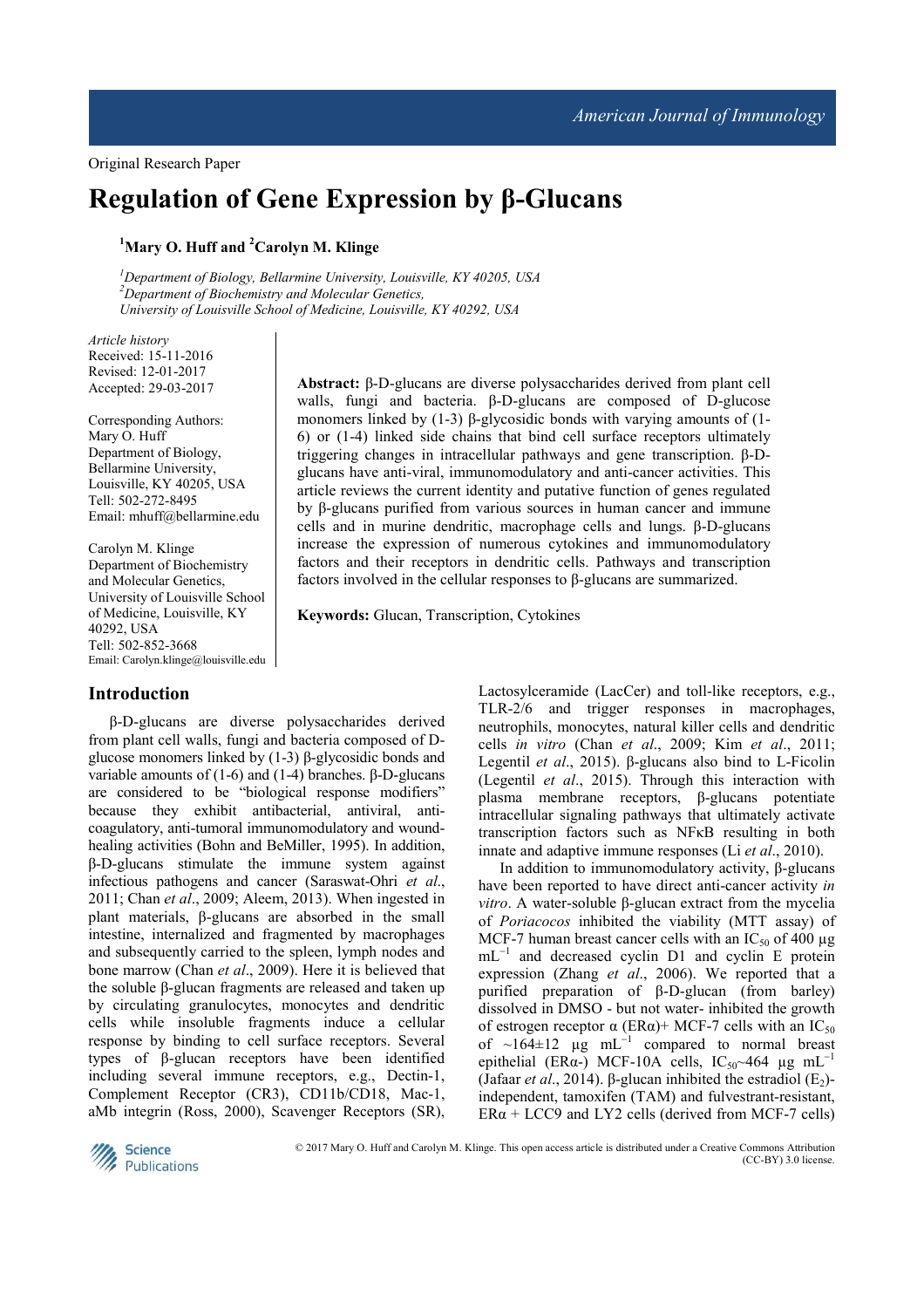with IC<sub>50</sub> values of 4.6±0.3 and 24.2±1.4 µg mL<sup>-1</sup>, respectively (Jafaar *et al*., 2014). In contrast, the "triple negative/basal-like" MDA-MB-231 breast cancer cells were not growth inhibited by β-glucan (Jafaar *et al*., 2014). Conversely, aqueous-soluble β-glucans reportedly had no direct cytotoxic effects on a panel of common cancer cell lines including blastoma, carcinoma and sarcoma cells (Chan *et al*., 2009).

There are many studies of  $\beta$ -glucans purified from the cell walls of yeast, fungi and plants as immunomodulators that increase the levels of proinflammatory cytokines, chemokines and cell adhesion molecules (Novak and Vetvicka, 2008). We will review immunomodulatory genes regulated by β-glucans in human and mouse cells. In addition, we reviewed the literature to identify additional genes increased or inhibited by glucan treatment of cells *in vitro*. We summarize the downstream effects of these transcriptional changes and how they inform the mechanisms by which glucans act in various cell types.

#### *Glucans Increase Gene Transcription in Human Cancer Cells and Immortalized Normal Cells*

A number of reports have examined the effect of βglucan on transcription in human and murine immune cells with a few studies examining the activity of glucans in human cancer cells. Table 1 summarizes those genes that were transcriptionally induced by βglucan in the cells examined. First, we will review the results in human cells.

#### *β-Glucan in Breast Cancer Cells*

In our lab, it was shown that a purified β-D-glucan isolated from barley and dissolved in DMSO, but not water, inhibited cell viability in two human breast cancer cells lines: MCF-7 and LCC9, an endocrine-resistant (estradiol, tamoxifen and fulvestrant) cell line derived from MCF-7. Using two concentrations of β-D-glucan, we examined the expression of a set of genes implicated in breast cancer in both cell lines using PCR array analysis.

Table 1. Genes upregulated by glucan in cell systems. The concentration, form and source of β-glucan used in the experiment is indicated. The comments include information about the genes regulated taken from the references cited and the GeneCards human gene database

| http://www.genecards.org/ $LMW = low$ molecular weight        |                                                       |                                                                                                                                                                                                                                                     |                        |                                                                                                                                                                                                                                                                                                        |  |  |  |  |
|---------------------------------------------------------------|-------------------------------------------------------|-----------------------------------------------------------------------------------------------------------------------------------------------------------------------------------------------------------------------------------------------------|------------------------|--------------------------------------------------------------------------------------------------------------------------------------------------------------------------------------------------------------------------------------------------------------------------------------------------------|--|--|--|--|
| Gene $(s)$                                                    | Cell system                                           | $\beta$ -glucan                                                                                                                                                                                                                                     | Ref.                   | Comments                                                                                                                                                                                                                                                                                               |  |  |  |  |
| BIRC5, BRCA1, BRCA2, MCF-7 human breast<br>CCNA1, PGR, RASSF1 | cancer cells                                          | 10 or 50 μg mL <sup>-1</sup> β-D<br>glucan purified from barley<br>and purchased from Sigma<br>(cat. No. G6513, purity<br>$\sim$ 97%), dissolved in DMSO                                                                                            | (Jafaar et al., 2014)  | BIRC5 is anti-apoptotic; BRCA1<br>and BRCA2 are involved in DNA<br>repair, Cyclin A1(CCNA1)<br>regulates cell cycle progression,<br>progesterone receptor $(PGR)$ is a<br>breast cancer differentiation<br>marker, RASSF1 (NORE2A) is a<br>scaffolding protein that functions<br>as a tumor suppressor |  |  |  |  |
| CTSD, PTGS2                                                   | MCF-7 human breast<br>cancer cells                    | $10 \mu$ g mL <sup>-1</sup> β-D glucan                                                                                                                                                                                                              | (Jafaar et al., 2014)  | Cathepsin D (CTSD) is an acid<br>protease; $COX-2$ ( $PTGS2$ )<br>increases pro-inflammatory<br>cytokines                                                                                                                                                                                              |  |  |  |  |
| MK167                                                         | MCF-7 human breast<br>cancer cells                    | 50 μg mL <sup>-1</sup> β-D glucan                                                                                                                                                                                                                   | (Jafaar et al., 2014)  | Ki-67 is a marker of cell<br>proliferation                                                                                                                                                                                                                                                             |  |  |  |  |
| EGF, GLI1, HIC, IGF1,<br>IGFBP3, PTGS2                        | human breast cancer cells                             | LCC9 endocrine-resistant 10 or 50 $\mu$ g mL <sup>-1</sup> $\beta$ -D glucan                                                                                                                                                                        | (Jafaar et al., 2014)  | GLI1 is a zinc finger transcription<br>factor; HIC is the gene <i>MDFIC</i> is<br>a transcriptional regulator                                                                                                                                                                                          |  |  |  |  |
| TP53, CDKN1B                                                  | MCF-7 human breast<br>cancer cells                    | Fungal β-glucan<br>(Botryosphaeran, BOT) was<br>produced by <i>B. rhodina</i><br>MAMB-05 grown on nutrient<br>medium containing glucose<br>$(BOTGLC)$ and fructose $(BOTFRU)$ .<br>Cells were treated with<br>$100 \mu g$ mL <sup>-1</sup> for 48 h | (Queiroz et al., 2015) | P53 and P27 are involved in cell<br>cycle arrest                                                                                                                                                                                                                                                       |  |  |  |  |
| CD86                                                          | Dectin-1(+)CR3(-) human Aqueous underivatized $\beta$ | Burkitt (B-cell) lymphoma glucan from Saccharomyces<br>cell lines (Daudi and Raji) <i>cerevisiae</i> (1 $\mu$ g mL <sup>-1</sup> ) for<br>Raji cells and $0.1 \mu g/ml$ for<br>Daudi cells                                                          | (Harnack et al., 2011) | Maturation marker-measured cell<br>surface expression by flow<br>cytometry. Observed peak<br>increase at 48 h tx. Both cell<br>lines express dectin-1, the major<br>$\beta$ -glucan receptor.                                                                                                          |  |  |  |  |
| HSP70 protein, MUC1                                           | cells                                                 | Human gastric carcinoma $LMW \beta$ -glucan purified from<br>conditioned medium of<br>Aureobasidium pullulans GM-<br>NH-1A1 with $\sim$ 70% $\beta$ -(1-6)<br>branches 100 $\mu$ g mL <sup>-1</sup>                                                 | (Tanaka et al., 2011)  | MUC1 is mucin 1, a<br>transmembrane protein.                                                                                                                                                                                                                                                           |  |  |  |  |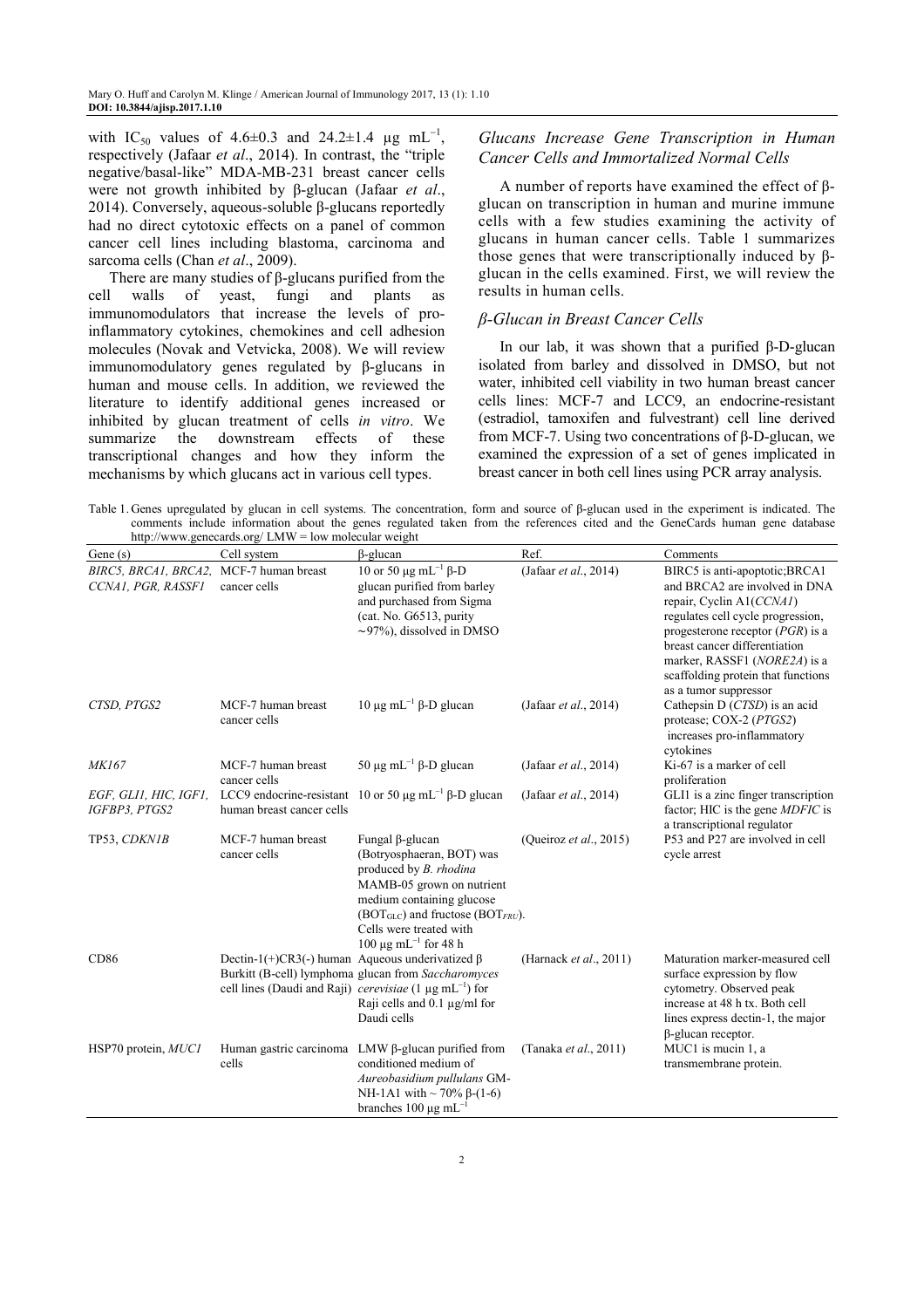Mary O. Huff and Carolyn M. Klinge / American Journal of Immunology 2017, 13 (1): 1.10 **DOI: 10.3844/ajisp.2017.1.10**

| Table 1. Continuous                         |                                                       |                                                                        |                                |                                   |
|---------------------------------------------|-------------------------------------------------------|------------------------------------------------------------------------|--------------------------------|-----------------------------------|
| PKC, CXCL8 (IL-8                            | Detroit-573 human                                     | 6 different synthetic glucans-                                         | (Vetvicka et al., 2011)        | Regulators of cell growth and     |
| gene), CDC42, BBC3                          | fibroblasts and Ha                                    | no concentrations or treatment                                         |                                | PUMA is a BCL-2 pro-              |
| (PUMA)                                      | Cat human keratinocytes                               | times indicated                                                        |                                | apoptotic protein                 |
| IL-10, IL-12, IL-23                         | Human monocyte-derived zymosan ( $\beta$ -glucan from |                                                                        | (Gerosa et al., 2008)          | reviewed in (Lyakh et al.,        |
| transcripts                                 | Dendritic Cells (DCs)                                 | Saccharomyces cerevisiae                                               |                                | 2008)                             |
|                                             | from healthy donors                                   | (InvivoGen) 10 and                                                     |                                |                                   |
|                                             |                                                       | $200 \mu g \text{ mL}^{-1}$                                            |                                |                                   |
| IL23A, PTGS2                                |                                                       | Human monocyte-derived $\beta(1,3)$ -glucan Zymosan from               | (Rodríguez et al., 2014)       | β-glucan activates the Unfolded   |
|                                             | DCs from healthy donors                               | Saccharomyces cerevisiae                                               |                                | Protein Response in DCs           |
|                                             |                                                       | $(Sigma)$ 1 mg mL <sup>-1</sup> ,4 h                                   |                                |                                   |
| TGF- $\alpha$ , IFN- $r$ , IFN- $\alpha$ ,, |                                                       | Human monocyte-derived PS-G, a branched $(1\rightarrow 6)$ - $\beta$ - | (Lin et al., 2006)             | AffymetrixGeneChip microarray     |
| IL-29, IL-28B, IL-28A,                      | DCs from healthy donors                               | d-glucan) purified from                                                |                                |                                   |
| IL27, IL-23A, IL-19,                        |                                                       | Ganoderma lucidum                                                      |                                |                                   |
| IL-15, IL-12B, IL-12A,                      |                                                       | $10 \mu g$ mL <sup>-1</sup> for 16 h                                   |                                |                                   |
| IL10, IL8, IL7, IL-6,                       |                                                       |                                                                        |                                |                                   |
| IL-1B, IL-1A, EB13,                         |                                                       |                                                                        |                                |                                   |
| IL22RA1, IL15RA, IL7R,                      |                                                       |                                                                        |                                |                                   |
| IL6R, IL4R, IL3RA, IL2RA,                   |                                                       |                                                                        |                                |                                   |
| CCR7, CCR6, CX3CL1,                         |                                                       |                                                                        |                                |                                   |
| CXCLII, CXCLI0, CXCL9,                      |                                                       |                                                                        |                                |                                   |
| CXCL6, CXCL5, CXCL3,                        |                                                       |                                                                        |                                |                                   |
| CXCL2, CXCL1, CCL22,                        |                                                       |                                                                        |                                |                                   |
| CCL20, CCL19, CCL17,                        |                                                       |                                                                        |                                |                                   |
| CCL15, CCL13, CCL8,                         |                                                       |                                                                        |                                |                                   |
| CCL5, CCL4, CCL3,                           |                                                       |                                                                        |                                |                                   |
| CCLI, LILRB4, LAMP3,                        |                                                       |                                                                        |                                |                                   |
| ECGF1, CD86, CD83,                          |                                                       |                                                                        |                                |                                   |
| CD80, CD58, CD54,                           |                                                       |                                                                        |                                |                                   |
| CD47, CD44, ADAMDEC1,                       |                                                       |                                                                        |                                |                                   |
| ISG20, IFITM3, IFIT4,                       |                                                       |                                                                        |                                |                                   |
| IFIT2, IFIT1, IFI44,                        |                                                       |                                                                        |                                |                                   |
| IF135, IF127, GIP3, GIP2,                   |                                                       |                                                                        |                                |                                   |
| RELA, RELB, NFKB2,                          |                                                       |                                                                        |                                |                                   |
| NFKB1, EB13, CFLAR,                         |                                                       |                                                                        |                                |                                   |
| BTG1, BASP1, ATF4,                          |                                                       |                                                                        |                                |                                   |
| AIM2, ADAR, ACPP                            |                                                       |                                                                        |                                |                                   |
| Examples include                            |                                                       | Human monocyte-derived $\beta$ -glucan from baker's yeast              | (Cardone <i>et al.</i> , 2014) | Agilent-014850 Whole Human        |
|                                             | RPS18, EGR1, NFKBID, DCs from healthy donors          | (Sigma-Aldrich) $10 \mu g \text{m}$ L <sup>-1</sup>                    |                                | Genome Microarray 4×44            |
| NFATCA1, IFNB1,                             |                                                       | 4 or 12 h                                                              |                                | K G4112F                          |
| S100A9, S100A8,                             |                                                       |                                                                        |                                | GEO accession number              |
| GAPDH, TGFA, MMP2,                          |                                                       |                                                                        |                                | GSE42189.                         |
| CYP7B1, IL12B, IL12A,                       |                                                       |                                                                        |                                |                                   |
| EB13, ITGB8, IL27, IL15,                    |                                                       |                                                                        |                                |                                   |
| CD38, CD80, CCR7,                           |                                                       |                                                                        |                                |                                   |
| STAT3, IRF1, TNF,                           |                                                       |                                                                        |                                |                                   |
| CCL4, IL10,IL20, IL23,                      |                                                       |                                                                        |                                |                                   |
| NFKB1A,NFKBIZ,                              |                                                       |                                                                        |                                |                                   |
| PTGS2, TLR2, SOD2,                          |                                                       |                                                                        |                                |                                   |
| NFKB1, IL6, IL1B, IL9                       |                                                       |                                                                        |                                |                                   |
| TNF-α, IL6, IL8, IL12,                      | Human B lymphocytes                                   | Curdlan (Sigma-Aldrich)                                                | (Ali <i>et al.</i> , 2015)     | IL-8 expression was shown to      |
| IL18                                        | isolated from healthy                                 | 100 ug mL $^{-1}$ for 24 h                                             |                                | involve Dectin-1, SYK, MAPKs      |
|                                             | donors                                                |                                                                        |                                | and transcription factors AP-1    |
|                                             |                                                       |                                                                        |                                | and NF-kB                         |
| GITRL protein                               | Murine DCs                                            | whole $\beta$ glucan particles from                                    | (Tian et al., 2012)            | TNFSF18 is the gene for GITRL,    |
|                                             |                                                       | S. cerevisiae treated for 48 h                                         |                                | a cytokine in the TNF ligand      |
|                                             |                                                       | $(100 \mu g \text{ mL}^{-1})$                                          |                                | family                            |
| Ddx58, Mda5, IL-1 <sub>B</sub> ,            | Murine macrophage-                                    | Aureobasidium pullulans                                                | (Muramatsu et al., 2012)       | $Ddx58$ is RIG-1 (retinoic acid-  |
| IL-6, TNFα, GM-CSF                          | derived RAW264.7 cells                                | produced purified $\beta$ (1->3),                                      |                                | inducible gene-I). MDA5 is an     |
| and G-CSF                                   |                                                       | $(1-6)$ D glucan 100 $\mu$ g mL <sup>-1</sup> )                        |                                | intracellular pattern recognition |
|                                             |                                                       | time course experiments: 3-24 h                                        |                                | molecule                          |
| $UMPS =$ Uridine                            | Human KB cells (subclone lentinan purified from       |                                                                        | (Harada et al., 2010)          | measured by RT-PCR in the         |
| Monophosphate                               | of HeLa cells) grown as a Lentinus edodes (Shiitake   |                                                                        |                                | microdissected tumor;             |
| synthetase,                                 |                                                       | tumor xenograft in female mushroom) Dose (ip injection):               |                                | UMPS is also called Orotate       |
|                                             | athymic mice                                          | 0.1 mg/kg/day 2X/week for                                              |                                | Phosphoribosyl Transferase        |
|                                             |                                                       | 3 weeks                                                                |                                | (OPRT)                            |
| IFN-Y                                       | Lungs of normal mice                                  | Antrodia camphorate beta-                                              | (Wang et al., 2015)            |                                   |
|                                             |                                                       | glucan; mice were fed beta<br>glucan daily for 12 days                 |                                |                                   |
|                                             |                                                       |                                                                        |                                |                                   |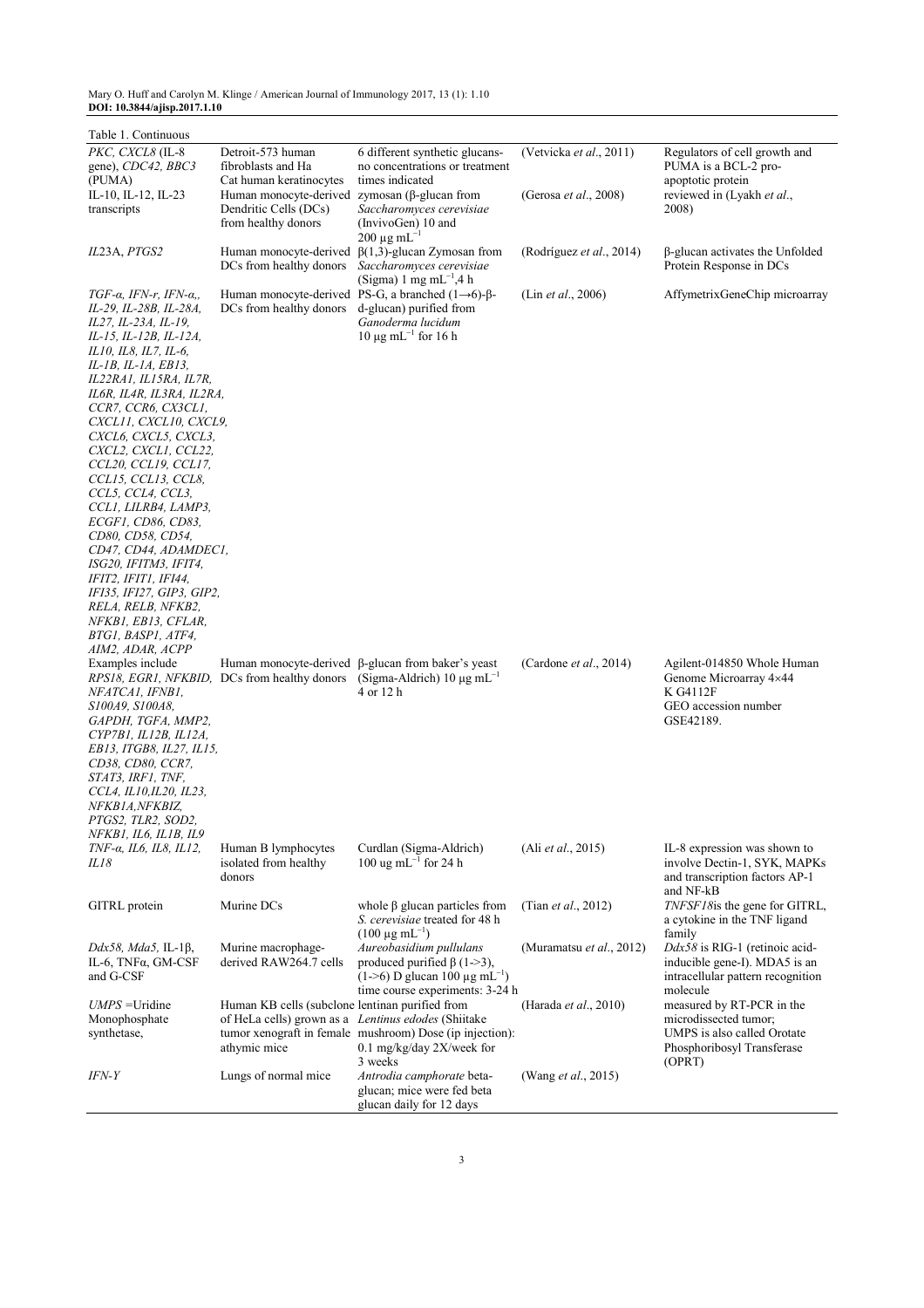β-D-glucan increased the expression of 9 genes in MCF-7 human breast cancer cells and 5 genes in LCC9 breast cancer cells (Jafaar *et al*., 2014). These genes are summarized in Table 1. Overall, depending on the concentration of β-D-glucan, we observed that β-Dglucan increased the expression of genes involved in proliferation (MK167 (Ki-67), *CCNA1* (cyclin A1) and BIRC5), invasion (*CTSD* (cathepsin D)), inflammation (*PTGS2* (COX-2)), differentiation (PGR (progesterone receptor)), tumor suppression (RASSF1) and DNA repair (*BRCA1, BRCA2*). Surprisingly, a set of different genes were upregulated by β-D-glucan in the endocrine-resistant (tamoxifen and fulvestrant) LCC9 cells with the exception of the common increase in *PTGS2*. These genes were involved in proliferation (EGF, IGF1, IGFBP3) and transcription (GL1). The mechanism for this difference is unknown, although LCC9 cells have higher NF<sub>KB</sub> expression/activity than MCF-7 (Litchfield *et al*., 2014).

More recent studies reported that two preparations of fungal β-glucans inhibited MCF-7 cell viability, stimulated apoptosis and ROS production and increased necrosis (Queiroz *et al.*, 2015). BOT<sub>GLC</sub> and BOT<sub>FRU</sub> (100  $\mu$ g mL<sup>-1</sup>, Table 1) increased the mRNA and protein expression of p53 (*TP53*) and p27 (*CDKN1B*) after 48 h of treatment (Queiroz *et al*., 2015). The authors reported that BOT<sub>GLC</sub> activated AMPK, increased FOXO3a protein and reduced phospho-FOXO3a, suggesting that stimulation of FOXO3a transcriptional activity is the mechanism by which cell arrest is achieved. This was supported with the observation that treatment with these β-glucans resulted in an increase in p53 and p27 transcription (Queiroz *et al*., 2015).

### *β-Glucan Regulates Protein and Gene Expression in Gastric Cancer Cells and other Human Cell Lines*

Treatment of human gastric carcinoma cells with βglucan increased the expression of HSP70 protein (*HSPA1A* gene) and *MUC1* transcript levels (mucin-1, a transmembrane protein) - both of which are protective factors in the gastric mucosa (Tanaka *et al*., 2011). We note that the primary focus of this study was to examine the protective effects of β-glucans on gastric lesions in mice with confirmation of HSP70 and MUC1 in gastric cancer cells.

Synthetic glucans increased expression of *PKC* (protein kinase C), *CXCL8* (IL-8), CDC-42 and PUMA (*BBC3*) transcripts in human Detroit-573 fibroblasts and HaCaT keratinocytes as measured by non-quantitative PCR (Vetvicka *et al*., 2011). These genes are regulators of cell growth and PUMA is a BCL-2 pro-apoptotic protein.

### *Microarray Analysis in Human Monocyte-Derived Dendritic Cells*

Gene array profiling of human monocyte-derived Dendritic Cells (DCs) treated with a purified extract of Polysaccharide (PS-G, a branched  $(1\rightarrow 6)$ -β-d-glucan) from *Ganoderma lucidum*, a Chinese medicinal mushroom, identified 3477 (17%) probe sets upregulated (2-fold) and 4418 (19%) probe sets downregulated (2 fold) after 16 h of treatment (Lin *et al*., 2006). The identity of genes included in the text of that manuscript (Lin *et al*., 2006) are shown on Table 1 and 2. Significant increases in transcript levels were observed for a number of cytokines (IL-12A, IL-12B, IL-23A, IL-27 and EBI2; also known as IL-27B), chemokines and chemokine receptors (CCL20, CCL19, CCL5, CXCL10, CXCL11 and CCR7) and cell surface proteins (CD80, CD83 and CD86). The authors also noted that an increase in transcripts for *NFKB1, NBKB2, RELA, RELB and MAPK11*which support the model that β-glucans activate human dendritic cells through the NFκB and p38 MAPK pathways. Further, the authors suggested that the increase in CCL20, IL-27, IL-23A, IL-12A and IL-12B transcripts after PS-G treatment of human DCs may play a role in the anti-tumor activity of β-glucans (Lin *et al*., 2006).

A more recent microarray profiling of human monocyte-derived DCs treated with β-D glucan (10 µg  $mL^{-1}$ ) for 4 or 12 h identified ~1500 genes that were either inhibited (38%) or induced (62%) (Cardone *et al*., 2014). The β-D glucan-regulated genes were divided into 6 groups: (1) Early-inhibited genes (4-6 h after activation); (2) genes inhibited similarly at both early and late times (early-late-inhibited genes); (3) lateinhibited genes; (4) early-induced genes; (5) genes induced similarly at both early and late times (earlylate-induced genes; and (6) late-induced genes (12 h after activation). Gene ontology analysis indicated that the early induced genes were likely involved in apoptosis or stress and antiviral responses, e.g., *IFNB1, NFKBID, NFATC1, TNF, proIL1β, NFKBIZ* and that these genes were potentially regulated by Interferon Regulatory Factors (IRFs). The early-induced genes were identified to be involved in chemotaxis, IL-1 production and NFκB or STAT signaling and were predicted to be regulated by NFκB and IRFs. The lateinduced genes included chemokines, cytokines and other factors involved in DC activation and proliferation, e.g., IL6, *I10, IL12B, IL20, IL23A, IL1F9, CSF7, CSF3*; and were predicted to be regulated by NFκB, IRFs, AP1, STATs and CEBPs. The authors demonstrated that β-glucan stimulates IL-1 expression which once processed by the caspase/inflammasome pathway acts in an autocrine fashion to stimulate the expression of the late-induced cytokines at the transcriptional level *via* IκB-ζ modulation (Cardone *et al*., 2014). Further, the authors reported that β-glucan also promoted an IFN-I gene signature consistent with the reported induction of IFN-I in response to fungi *via* Dectin-1 signaling. These data demonstrated that IL-1 and IFN-γ differentially regulate the β-glucan-induced Th responses in human DCs.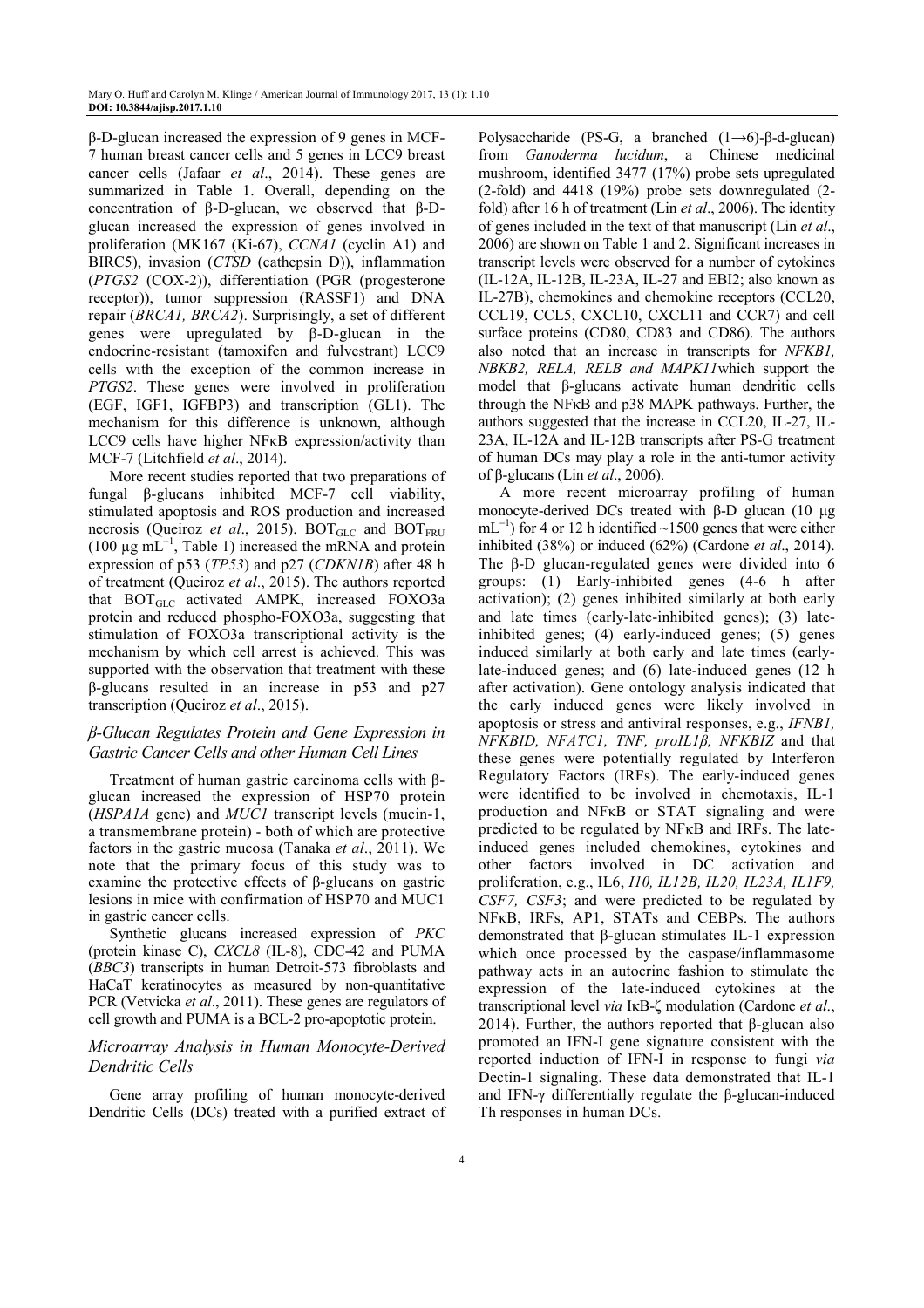Mary O. Huff and Carolyn M. Klinge / American Journal of Immunology 2017, 13 (1): 1.10 **DOI: 10.3844/ajisp.2017.1.10**

Table 2. Genes down-regulated by glucan. The cell type and concentration and form of β-glucan used in these studies is indicated. The comments include<br>information about the genes regulated taken from the references cited information about the general about the genes regulated taken from the references cited and from the Gene Cards human gene database http://www.genecards.org/

|                                                                                                                   | Cell system                                                     |                                                                                                                                                                                                                    | Ref.                    | miormanon about the genes regulated taken from the references enca and from the Oche Cards human gene database mip.//www.genecards.org/                                                                                                                       |
|-------------------------------------------------------------------------------------------------------------------|-----------------------------------------------------------------|--------------------------------------------------------------------------------------------------------------------------------------------------------------------------------------------------------------------|-------------------------|---------------------------------------------------------------------------------------------------------------------------------------------------------------------------------------------------------------------------------------------------------------|
| Gene                                                                                                              |                                                                 | $\beta$ -glucan                                                                                                                                                                                                    |                         | comments                                                                                                                                                                                                                                                      |
| Measured Cyclin D1<br>and Cyclin E proteins<br>by flow cytometry                                                  | MCF-7 human breast<br>cancer cells                              | 400 µg mL <sup>-1</sup> PCM3-II, a water- (Zhang et al., 2006)<br>soluble $\beta$ -glucan purified<br>from the mycelia of<br>Poriacocos, 48 h treatment                                                            |                         | Cell cycle regulators                                                                                                                                                                                                                                         |
| CDKNIC, PLAU,<br>RARB                                                                                             | MCF-7 human breast<br>cancer cells                              | 10, 50 μg mL <sup>-1</sup> β-D glucan;<br>24 h                                                                                                                                                                     | (Jafaar et al., 2014)   | CDKN1C is a negative regulator<br>of cell proliferation; Plasminogen<br>Activator, Urokinase (PLAU) is a<br>serine protease, Retinoic Acid<br>Receptor $\beta$ ( <i>RARB</i> ) is a<br>differentiation maker                                                  |
| CTNNB1, IGFBP2,<br><i>SLIT2</i>                                                                                   | MCF-7 human breast<br>cancer cells                              | 50 μg mL <sup>-1</sup> β-D glucan; 24 h                                                                                                                                                                            | (Jafaar et al., 2014)   | CTNNB1 is $\beta$ catenin; IGFBP2 is<br>Insulin Like Growth Factor<br>Binding Protein 2; SLIT2 is a<br>secreted glycoprotein involved in<br>cell migration                                                                                                    |
| MUC1, SNA12                                                                                                       | MCF-7 human breast<br>cancer cells                              | 10 μg mL <sup>-1</sup> β-D glucan; 24 h                                                                                                                                                                            | (Jafaar et al., 2014)   | MUC1 is a transmembrane<br>protein that is cleaved at its<br>intracellular domain interacts with<br>$ER\alpha$ and contributed to<br>endocrine-resistance (Kufe,<br>2013); SNAI2 is the protein<br>LUG which is a transcriptional<br>repressor                |
| ADAM23, BRCA2,<br>CDH13, CDKN1C,<br><b>CTNNB1</b>                                                                 | human breast cancer cells 24 h                                  | LCC9 endocrine-resistant 10, 50 $\mu$ g mL <sup>-1</sup> $\beta$ -D glucan;                                                                                                                                        | (Jafaar et al., 2014)   | ADAM23 is a membrane protein<br>that acts as a tumor suppressor;<br>CDH1 is Cadherin 13; CDH13 is<br>Cyclin-Dependent Kinase<br>Inhibitor 1C- a negative regulator<br>of cell proliferation; CTNNB1 is<br>$\beta$ -catenin                                    |
| ERCC5                                                                                                             | HepG2 cells                                                     | $A \beta$ -glucan-containing<br>polysaccharide complex<br>purified from Agaricusblazei<br>Murill mushroom of Brazilian<br>origin by aqueous extraction<br>(Gonzaga et al., 2005)<br>50 µg mL <sup>-1</sup> for 6 h | (da Silva et al., 2013) | ERCC5 is involved in excision<br>repair following DNA damage                                                                                                                                                                                                  |
| Identified 61<br>downregulated miRNAs tumor-bearing mice<br>-focused on <i>mmu-miR-9</i><br>CREB mRNA and protein | Splenic MDSC from                                               | 100 ug mL <sup>-1</sup> for 24 h; whole<br>$\beta$ -glucan particles from<br>S. Cerevisiae                                                                                                                         | (Tian et al., 2015)     | miRNA microarray assay<br>GEO accession number<br>GSE67578; Identified Runx1, a<br>transcription factor involved in<br>differentiation of MDSCs, as a<br>direct, bona fide target of miR-9.<br>CREB, transcription factor,<br>suppressed miR-9 transcription. |
| TS, DPD                                                                                                           | Human KB cells (subclone lentinan purified from<br>athymic mice | of HeLa cells) grown as a Lentinus edodes (Shiitake<br>tumor xenograft in female mushroom) Dose (ip injection):<br>0.1 mg/kg/day 2X/week for<br>3 weeks                                                            | (Harada et al., 2010)   | measured by microdissection and<br>RT-PCR;<br>Thymidylate Synthase (TS)<br>Dihydropyrimidine<br>Dehydrogenase (DPD)                                                                                                                                           |
| ARHGDIB, ATM,<br>CEBPA, CSFIR, CST,<br>F13A1, ITGAM, ITGB2,<br>VCL                                                | DCs from healthy donors                                         | Human monocyte-derived PS-G, a branched $(1\rightarrow 6)$ - $\beta$ -<br>D-glucan) purified from<br>Ganoderma lucidum10 µg/ml<br>for $16h$                                                                        | (Lin et al., 2006)      | Affymetrix GeneChip microarray                                                                                                                                                                                                                                |
| Ptgs2 (Cox2 gene)                                                                                                 | Lungs of normal<br>C57BL/6JNarl mice                            | Antrodia camphorate beta-<br>glucan; mice were fed beta<br>glucan daily for 12 days                                                                                                                                | (Wang et al., 2015)     |                                                                                                                                                                                                                                                               |

*β-Glucan Stimulates IL23A and IL-10 Transcription But not IL-12 in Human Dendritic Cells* 

In a study designed to determine the effect of  $β$ glucan on the production of IL12 and IL23 in human

dendritic cells, high and low concentrations of purified β-glucan (10 *versus* 200 µg mL<sup>−</sup><sup>1</sup> zymosan) were shown to induce transcription of IL-23 and IL-10, which was enhanced when cells were simultaneously treated with R848 (a Toll-like receptor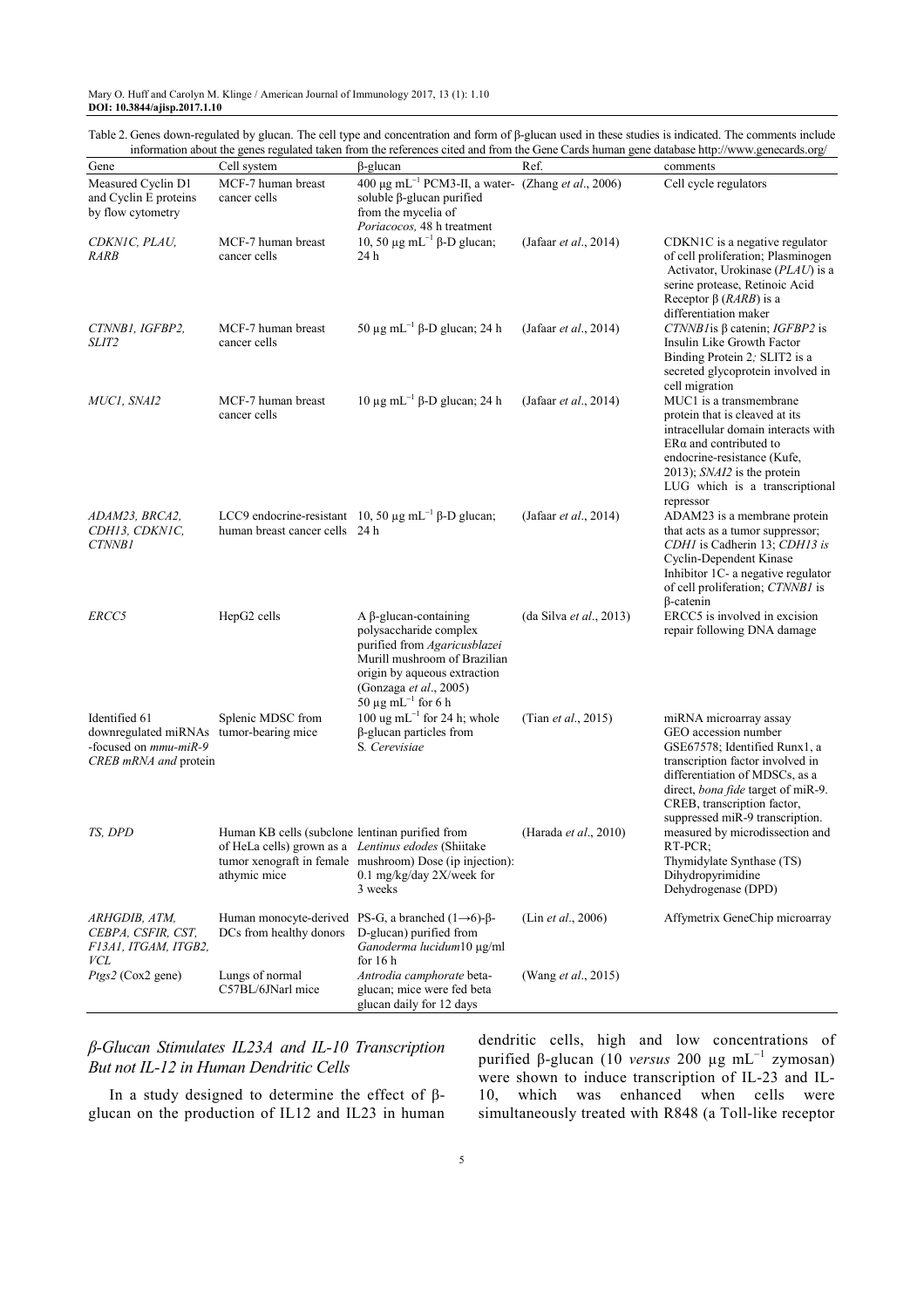7 and 8 agonist) or with Pam2C (TLR2 ligand) (Gerosa *et al*., 2008). IFN-γ priming inhibited zymosan-stimulated IL-23 transcription (Gerosa *et al*., 2008). In contrast, transcription of IL-12 was not induced by zymosan alone. Instead, expression of IL12 was observed only when cells were first primed with IFN-γ and treated with low concentrations of zymosan and R848. Based on these observations, the authors concluded that the differential expression of IL-23 and IL-12 is dependent on the specific PPRs (pattern recognition receptors) that are activated by different microorganisms. Specifically, TLR2 is able to differentially regulate the expression of these two cytokines which allows DCs to respond appropriately to different pathogens (Gerosa *et al*., 2008).

In a more recent study, Rodríguez *et al*. (2014) showed that selective upregulation of IL-23 by zymosan  $(1$  $mg$  mL<sup>-1</sup>) involves activating transcription Factor 2 (ATF2) in addition to NFκB which stimulates both IL-23 and IL-10. In these studies, the authors suggest that zymosan interaction with dectin-1 activates PKA-MEK-ERK and PKC signaling leading to activation of ATF2 and coordinates with TLR2 signaling to activate NFκB. ATF2 and NFκB stimulate *IL23A* transcription (Rodríguez *et al*., 2014). While zymogen and two other insoluble β-glucans (curdlan- and pustulancontaining latex beads) resulted in the disappearance of the Endoplasmic Reticulum Stress Response (ERS) transcription factors CHOP and XBP-1 from the nucleus of human DCs and macrophages, there was no evidence that CHOP is involved directly in IL-23 induced expression (Rodríguez *et al*., 2014).

## *β-Glucans Induce Cytokine Production in Human B Lymphocytes*

While most studies have focused on the activation of gene expression in DCs, a recent report demonstrated that purified β-glucan (curdlan) induces expression of several cytokines including TNFα, IL-6 andIL-8 in human B lymphocytes at both the mRNA and protein level (Ali *et al*., 2015). Activation of IL-8 was shown to be mediated through the Dectin-1 receptor and involved SYK, ERK and JNK and activation of the transcription factors AP-1 and NFκB. Interestingly, β-glucan had no effect on antibody production or proliferation suggesting that β-glucans induce a different response than TLR-9 agonist CpG oligodeoxynucleotide (CpG) that is a bacterial and viral DNA component known to induce cytokine production in B lymphocytes (Ali *et al*., 2015).

# *Glucans Increase gene Transcription in Murine (Mouse) Immune Cells*

Treatment of murine Myeloid-Derived Suppressor Cells (MDSCs) with whole β-glucan particles was shown to increase the expression of Runx1, a transcription factor that induces differentiation in Myeloid-Derived Suppressor Cells (MDSC) and *mmumiR-181d in M-MDSCs (downregulated in G-MDSCs)*  (Tian *et al*., 2015). These authors did not examine the function of miR-181d and a search in PubMed revealed no studies examining miR-181d in MDSCs. miR-181d is a stress-responsive miRNA in thymocytes with expression decreasing in response to LPS (Belkaya and van Oers, 2014). A search of microRNA.org revealed 8084 targets for has-miR-181d, but the role of increased miR-181d in response to β-glucan in MDSCs remains to be defined.

Treatment of murine bone marrow derived DCs with Whole β-Glucan Particles (WGPs) rapidly activated the dectin-1 receptor, increased SYK phosphorylation (10- 20 min) and increased cell surface GITRL protein (*RNFSF18*) levels measured 48 h later (Tian *et al*., 2012). GIRTL (also called TL6) is a cytokine member of the TNF ligand family. GIRTL primes cytotoxic T lymphocyte responses and downregulates the suppressive activity of regulatory T cells, thus inhibiting tumor progression in the mouse Lewis Lung Carcinoma (LLC) cell model (Tian *et al*., 2012). The authors also showed that treatment of mice implanted with LLC tumor cells with WBPs resulted in an increase in GITRL on DCs *in vivo* and slower tumor development.

Time course experiments in murine macrophagederived RAW264.7 cells showed that  $β$  (1->3),(1->6)-Dglucan, purified from *Aureobasidium pullulan,* strongly upregulated the inflammatory cytokines IL-1β and IL-6 and weakly upregulated TNFα. Increases in GM-CSF (CSF2) and G-CSF (CSF3), cytokines important for differentiation and proliferation, were also observed by 3 h with increased *Ddx58* (RIG-1- retinoic acid inducible gene-1) and *Mda5 (melanoma differentiation-associated protein 5)* seen 6 h after treatment (Muramatsu *et al*., 2012). RIG-1 is necessary for Type I interferon production when cells are infected with a virus and MDA5 is an intracellular pattern recognition molecule for virus-derived RNAs which is necessary for Type I interferon production when cells are virus infected. These results correlate with the anti-viral activity of βglucan observed in mice (Muramatsu *et al*., 2012).

Treatment of RAW264.7 mouse macrophage cells with β-glucan increased TNFα and GM-CSF (granulocyte macrophage colony stimulating factor) after 3 h. CSF2 is involved in the development and differentiation of lymphocytes from stem cells increased at 3 h and remained upregulated through 24 h.

## *β-Glucan Regulates Genes in a Human Tumor Cell Xenograft*

Treatment of female athymic mice with lentinan  $(LNT,$  Glc $(b1-3)$ [Glc $(b1-6)$ ]Glc $(b1-3)$ Glc $(b1-$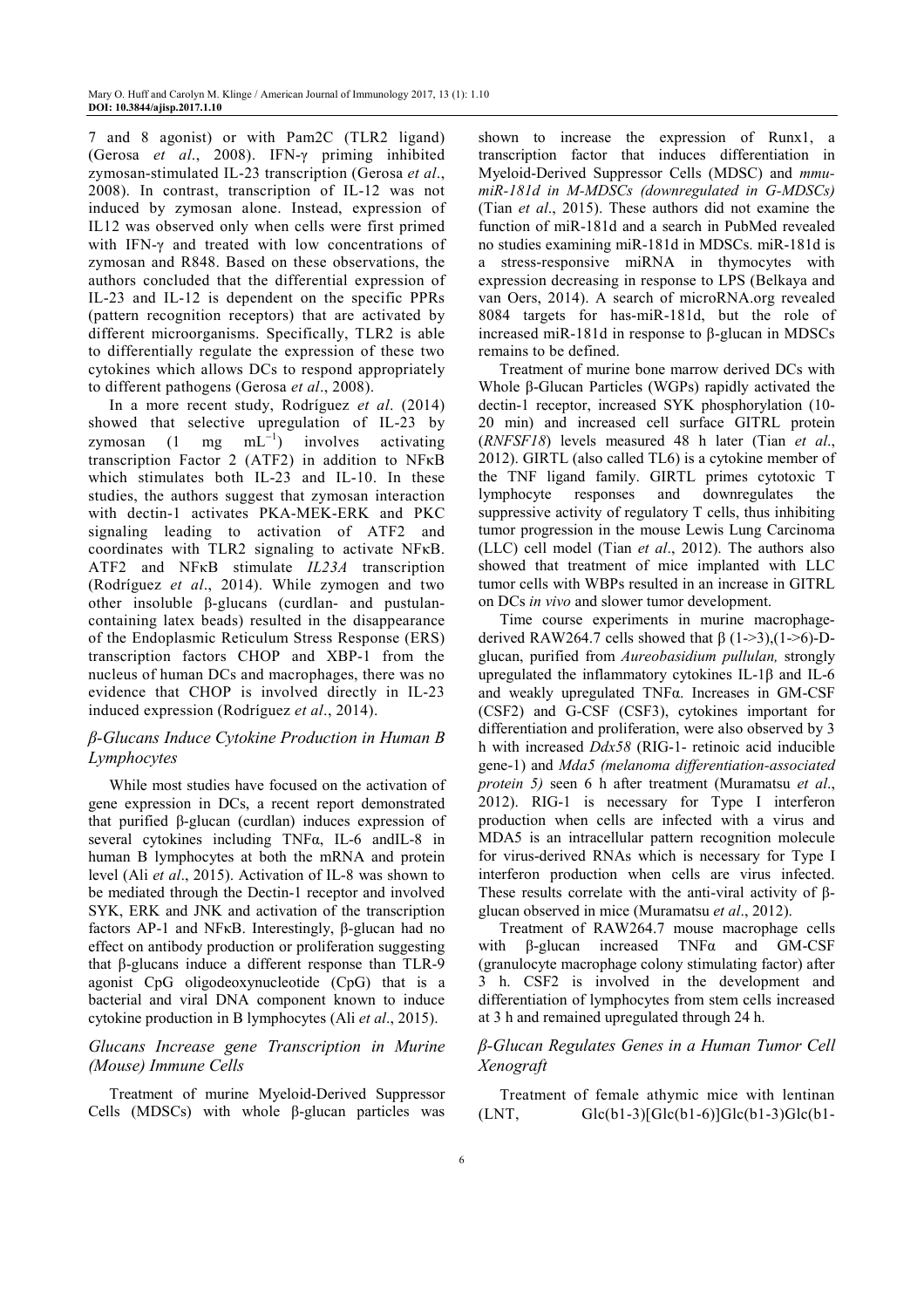#### 3)Glc(b1-3)[Glc(b1-6)]b-Glc,

https://pubchem.ncbi.nlm.nih.gov/compound/37723) purified from *Lentinusedodes* (Shiitake mushroom) at a dose of 1 mg/kg/day 2X/week for 3 weeks reduced growth of xenografted human KB cells (a subclone of HeLa cells) (Harada *et al*., 2010). The KB tumors showed reduced expression of UMPS (Uridine monophosphate synthetase, also called Orotate Phosphoribosyl Transferase (OPRT)) at both mRNA and protein levels (Harada *et al*., 2010). Co-treatment with lentinan and S-1, an oral anticancer drug, increased upregulation of UMPS. Inhibition of UMPS would inhibit pyrimidine biosynthesis and thus inhibit nucleic acid biosynthesis, correlating with the antitumor activity of lentinan (Ina *et al*., 2013). The authors suggested that since lower levels of expression of OPRT has been associated with resistance to 5-FU based chemotherapies, cotreatment with lentinan may increase the successful use of therapeutic drugs such as S-1 and other 5-FU based chemotherapies.

#### *Genes Inhibited by β-Glucan*

A number of studies have identified genes whose expression is decreased by β-glucan treatment in human and mouse cells. Table 2 summarizes the information on these genes that have been identified. First, the results in human cells will be reviewed followed by studies in mouse cells.

## *β-Glucan Inhibits Gene Transcription in Breast Cancer Cells*

Early studies in MCF-7 cells showed that a 48 h treatment with 400  $\mu$ g mL<sup>-1</sup> PCM3-II, a water-soluble β-glucan, inhibited cell viability and coordinately reduced Cyclin D1 and Cyclin E protein expression (Zhang *et al*., 2006). However, that study did not examine the impact of PCM3-II on gene transcription. We examined the effect of two concentrations of β-Dglucan on the expression of a set of genes implicated in breast cancer in MCF-7 and LCC9 cells using a PCR array. We reported that  $β$ -D-glucan inhibited the expression of cell proliferation and differentiation markers in MCF-7 cells, *e.g*., *CDKN1C, CTNNB1, ERBB2, MUC1* and *RARB* (Jafaar *et al*., 2014). These changes in gene expression correspond to the observation that β-D-glucan dissolved in DMSO, but not water, inhibits MCF-7 cell proliferation (Jafaar *et al*., 2014). β-D-glucan also inhibited the expression of *CDKN1C* and *CTNNB1*in LCC9 cells (Jafaar *et al*., 2014). The mechanism(s) for these effects in MCF-7 and LCC9 cells has not been examined.

# *β-Glucan Inhibits ERCC5 Expression in HepG2 Cells*

Treatment of HepG2 human hepatoma cells with a β-glucan-containing polysaccharide complex purified from *Agaricusblazei* (Murill mushroom of Brazilian origin) by aqueous extraction (Gonzaga *et al*., 2005) had no effect on cell viability (MTT assay), *CYP1A1*  or *CASP9* gene transcript levels, but inhibited *ERCC5*  expression (da Silva *et al*., 2013). ERCC5 is involved in excision repair following DNA damage, but the authors did not pursue this finding. Interestingly, βglucan treatment of HepG2 cells increased metabolites involved in bioenergetic metabolism, including alanine, glutamate and creatine. From these studies, the authors concluded that β-glucan increases metabolites needed for high energy metabolism and stimulates bioenergetics (da Silva *et al*., 2013). Interestingly, injection of yellow croaker (*Pseudosciaenacrocea*) fish with  $\beta$ -glucan (5 mg kg<sup>-1</sup>) body weight, from Sigma) 6 h prior to hypoxic stress inhibited reactive oxygen formation in the liver and increased transcription of Pyruvate Kinase (PK) while reducing F-ATPase, Succinate Dehydrogenase (SDH) and Malate Dehydrogenase (MDH) expression (Zeng *et al*., 2016). Which subunit of SDH or form of MDH was examined by PCR was not indicated. These results suggest that β-glucan inhibits the TCA cycle and enhances glycolysis *in vivo* in the liver of yellow croaker fish, although direct examination of TCA cycle metabolites, oxygen consumption or ATP production was not performed.

## *β-Glucan Inhibits miR-9 Expression in Mouse Macrophage Cells*

A microRNA microarray in Whole β-Glucan Particles (WGP)-treated MDSCs isolated from the spleen of Lewis lung carcinoma bearing mice identified 61 miRNAs that were downregulated whereas 40 miRNAs were upregulated (Tian *et al*., 2015). Specifically, the authors identified miR-9 as an important regulator of Runx1 (runt-related transcription factor) as a direct, *bona fide* target of miR-9 (verified by 3'UTR luciferase reporter assay in HEK-293T cells). They also reported a decrease in *Creb* transcript levels in WGP-treated MDSCs, identified a binding site for CREB in the miR-9 promoter region and verified CREB suppression by a promoter luciferase reporter assay. Both CREB and mi-RNA suppression by WGP were shown to be mediated by the Dectin-1 pathway. These results support the conclusion that through the Dectin-1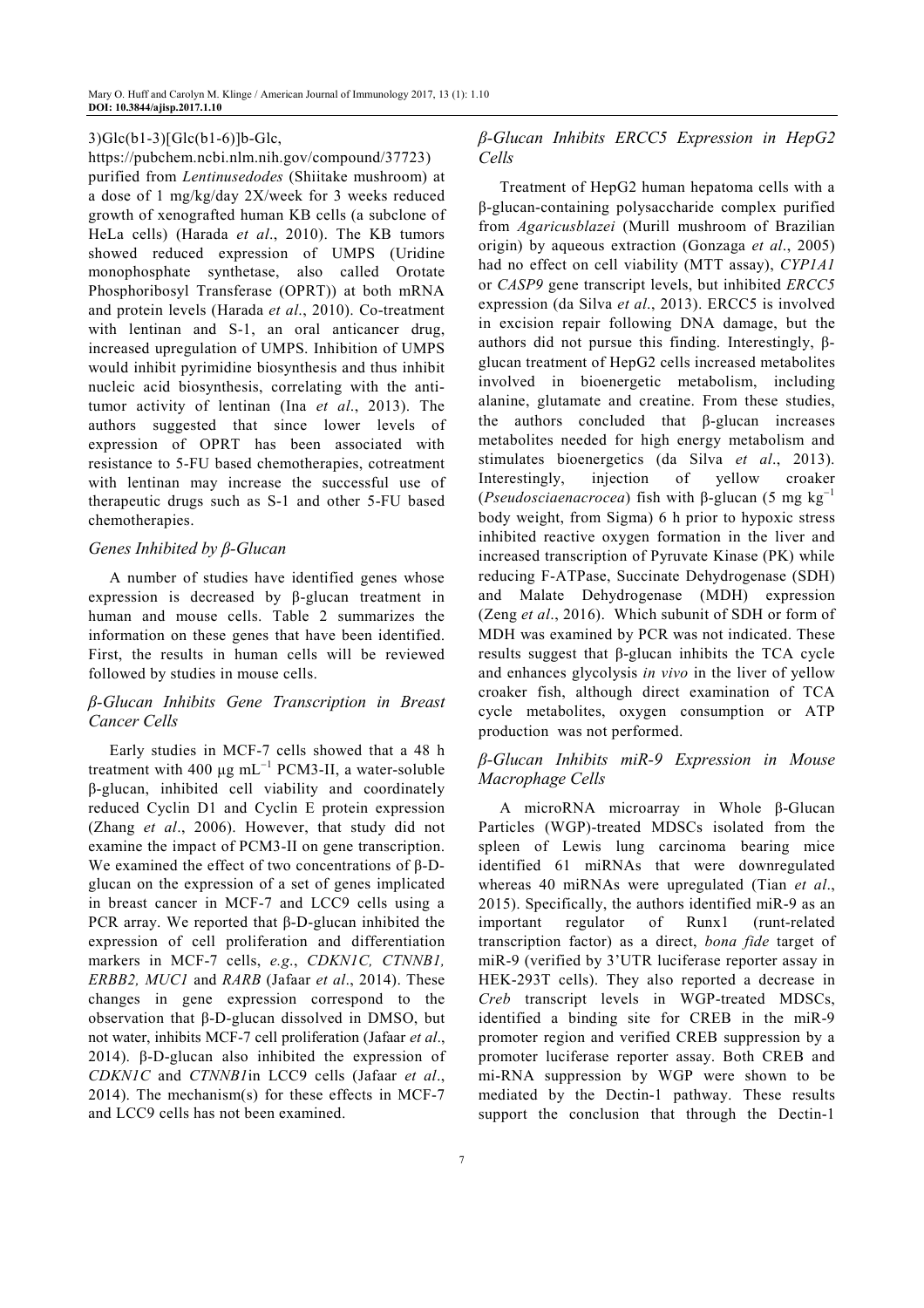receptor, CREB directly regulates miR-9 expression in response to β-glucan. The downregulation of miR-9 results in an increase in Runx1 allows for differentiation, decreased immunosuppressive function and reduced tumor growth (Tian *et al*., 2015).

# *β-Glucan Inhibits Proteins that Regulate Nucleic Acid Synthesis in a Human Tumor Cell Xenograft*

As reviewed above, treatment of female athymic mice with lentinan at a dose of 1 mg/kg/day 2X/week for 3 weeks reduced xenograft human KB cell tumors (Harada *et al*., 2010). The authors reported reduced thymidylate synthase and dihydropyrimidine dehydrogenase proteins in the KB xenografts, results that correlated with inhibition of KB xenograft growth *in vivo* (Harada *et al*., 2010).

As discussed above, gene array profiling of human monocyte-derived DCs treated with a PS-G identified 4418 (19%) probe sets downregulated (2-fold) after 16 h of treatment (Lin *et al*., 2006). The identity of downregulated genes included in the text of that manuscript (Lin *et al*., 2006) is shown in Table 2. The authors suggested that the decrease in *ARHGDIB, ATM, CEBPA, CSFIR, CST, F13A1, ITGAM* and *ITGB2*  transcripts after PS-G treatment may play a role in the

anti-tumor activity of β-glucans (Lin *et al*., 2006). Another microarray profiling of human monocytederived DCs treated with β-D glucan (10 μg mL<sup>-1</sup>) for 4 or 12 h identified  $\sim$  1500 genes that were either inhibited (38%) or induced (62%) (Cardone *et al*., 2014). The authors focused on upregulated transcripts and none of the downregulated genes were described; thus, these are not included in Table 2.

# **Conclusion**

From the genes identified as regulated by β-glucan in this review, it is clear that β-glucan regulates the transcription of numerous immunomodulatory genes in human and mouse dendritic and macrophage cells. In addition, gene expression changes in response to βglucans have been identified in human breast, gastric and liver cancer cells as well as a few other cell lines as summarized in Table 1 and 2. Figure 1 is a model of the generalized pathway by which β-glucan regulates gene transcription by interaction with a plasma membrane receptor which then activates an intracellular pathways leading to activation or inhibition of transcription factor activity. The activated transcription factors then regulate the transcription of cell-specific target genes.



Fig. 1. General model of β-glucan regulation of gene transcription. Examples of cell type specific receptors, pathways and transcription factors are in plain font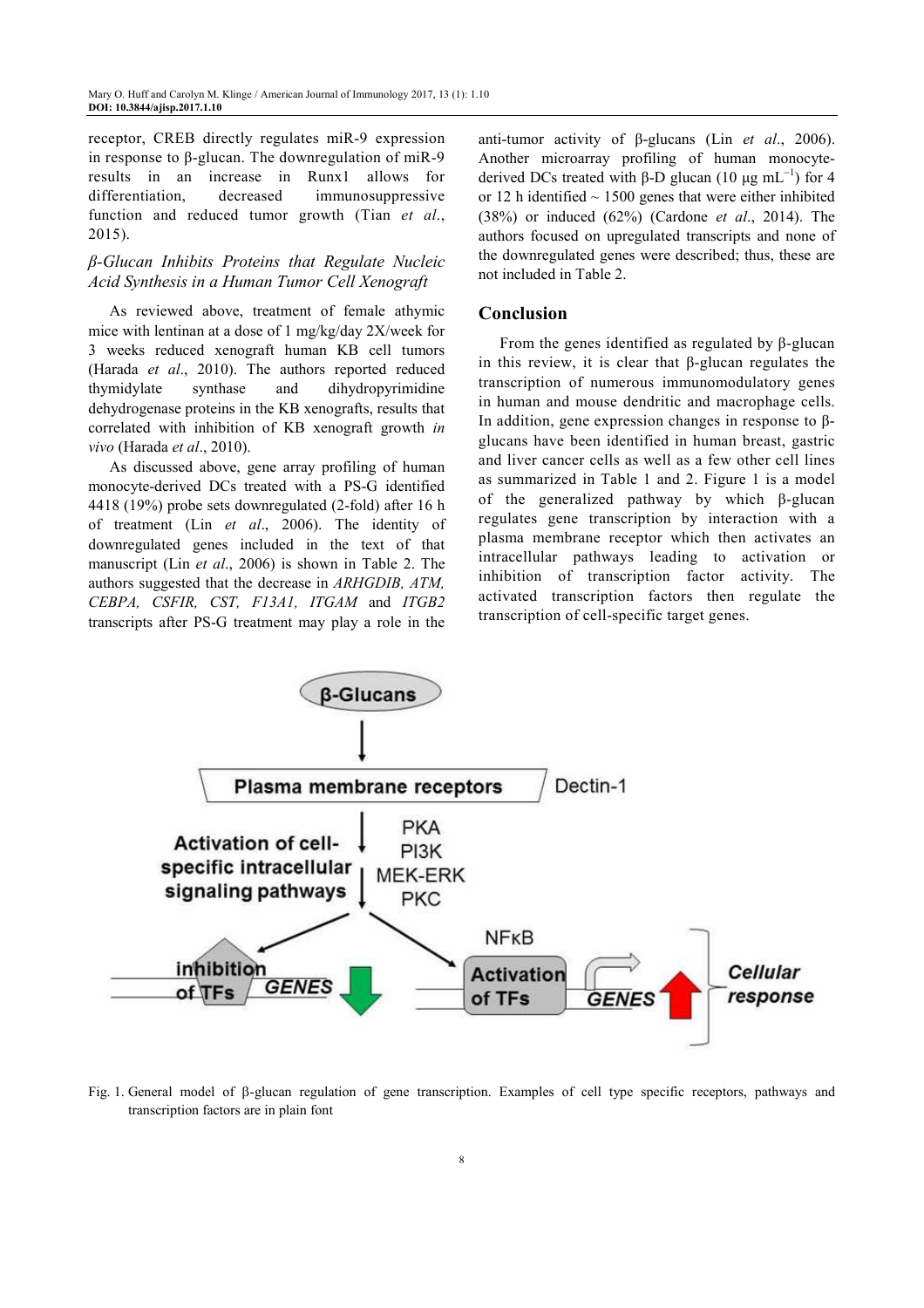# **Authors Contributions**

MOH and CMK contributed equally to the writing of this review.

## **Conflict of Interest**

The authors declare no conflict of interest.

## **References**

- Aleem, E., 2013. β-Glucans and their applications in cancer therapy: Focus on human studies. Anticancer Agents Med. Chem., 13: 709-719. DOI: 10.2174/1871520611313050005
- Ali, M.F., C.B. Driscoll, P.R. Walters, A.H. Limper and E.M. Carmona, 2015. Beta-glucan-activated human B lymphocytes participate in innate immune responses by releasing proinflammatory cytokines and stimulating neutrophil chemotaxis. J. Immunol., 195: 5318-5326. DOI: 10.4049/jimmunol.1500559
- Belkaya, S. and N.S.C. van Oers, 2014. Transgenic expression of MicroRNA-181d augments the stresssensitivity of CD4<sup>+</sup>CD8<sup>+</sup> thymocytes. PLoS One, 9: e85274-e85274.

DOI: 10.1371/journal.pone.0085274

- Tian, J., J. Ma, K. Ma, B. Ma and X. Tang *et al*., 2012. Up-regulation of GITRL on dendritic cells by WGP improves anti-tumor immunity in murine Lewis lung carcinoma. PLoS One, 7: e46936-e46936. DOI: 10.1371/journal.pone.0046936
- Bohn, J.A. and J.N. BeMiller, 1995. (1→3)-β-d-Glucans as biological response modifiers: A review of structure-functional activity relationships. Carbohydr. Pol., 28: 3-14. DOI: 10.1016/0144-8617(95)00076-3
- Chan, G., W. Chan and D. Sze, 2009. The effects of βglucan on human immune and cancer cells. J. Hematol. Oncol., 2: 25-25. DOI: 10.1186/1756-8722-2-25
- Cardone, M., A.K. Dzutsev, H. Li, N. Riteau and F. Gerosa, *et al*., 2014. Interleukin-1 and interferonγ orchestrate β-glucan-activated human dendritic cell programming *via*IκB-ζ modulation. PLoS One, 9: e114516-e114516.

DOI: 10.1371/journal.pone.0114516

da Silva, A.F., D. Sartori, F.C. Macedo, L.R. Ribeiro and M.H. Fungaro *et al*., 2013. Effects of βglucan extracted from Agaricus blazei on the expression of ERCC5, CASP9 and CYP1A1 genes and metabolic profile in HepG2 cells. Hum. Exp. Toxicol., 32: 647-654. DOI: 10.1177/0960327112468173

- Gerosa, F., B. Baldani-Guerra, L.A. Lyakh, G. Batoni and S. Esin *et al*., 2008. Differential regulation of interleukin 12 and interleukin 23 production in human dendritic cells. J. Exp. Med., 205: 1447-1461. DOI: 10.1084/jem.20071450
- Gonzaga, M.L.C., N.M.P.S. Ricardo, F. Heatley and S.D.A. Soares, 2005. Isolation and characterization of polysaccharides from *Agaricus blazei* Murill. Carbohydr. Pol., 60: 43-49. DOI: 10.1016/j.carbpol.2004.11.022
- Harada, K., Y. Itashiki, T. Takenawa and Y. Ueyama, 2010. Effects of lentinan alone and in combination with fluoropyrimidine anticancer agent on growth of human oral squamous cell carcinoma *in vitro* and *in vivo*. Int. J. Oncol., 37: 623-631. DOI: 10.3892/ijo\_00000711
- Harnack, U., U. Kellermann and G. Pecher, 2011. Yeastderived beta-(1-3),(1-6)-D-glucan induces upregulation of CD86 on dectin-1-positive human Blymphoma cell lines. Anticancer Res., 31: 4195-4199. PMID: 22199280
- Ina, K., T. Kataoka and T. Ando, 2013. The use of lentinan for treating gastric cancer. Anticancer Agents Med. Chem., 13: 681-688. DOI: 10.2174/1871520611313050002
- Jafaar, Z.M., L.M. Litchfield, M.M. Ivanova, B.N. Radde and N. Al-Rayyan *et al*., 2014. Beta-D-glucan inhibits endocrine-resistant breast cancer cell proliferation and alters gene expression. Int. J. Oncol., 44: 1365-1375. DOI: 10.3892/ijo.2014.2294
- Kim, H.S., J.T. Hong, Y. Kim and S.B. Han, 2011. Stimulatory effect of β-glucans on immune cells. Immune Netw., 11: 191-195. DOI: 10.4110/in.2011.11.4.191
- Kufe, D.W., 2013. MUC1-C oncoprotein as a target in breast cancer: Activation of signaling pathways and therapeutic approaches. Oncogene, 32: 1073-1081. DOI: 10.1038/onc.2012.158
- Legentil, L., F. Paris, C. Ballet, S. Trouvelot and X. Daire *et al*., 2015. Molecular interactions of β-(1- ->3)-glucans with their receptors. Molecules, 20: 9745-9766. DOI: 10.3390/molecules20069745
- Li, B., Y. Cai, C. Qi, R. Hansen and C. Ding *et al*., 2010. Orally administered particulate β-glucan modulates tumor-capturing dendritic cells and improves antitumor t-cell responses in cancer. Clin. Canc Res., 16: 5153-5164. DOI: 10.1158/1078-0432.CCR-10-0820
- Lin, Y.L., S.S. Lee, S.M. Hou and B.L. Chiang, 2006. Polysaccharide purified from *Ganoderma lucidum* induces gene expression changes in human dendritic cells and promotes T helper 1 immune response in BALB/c mice. Mol. Pharmacol., 70: 637-644. DOI: 10.1124/mol.106.022327